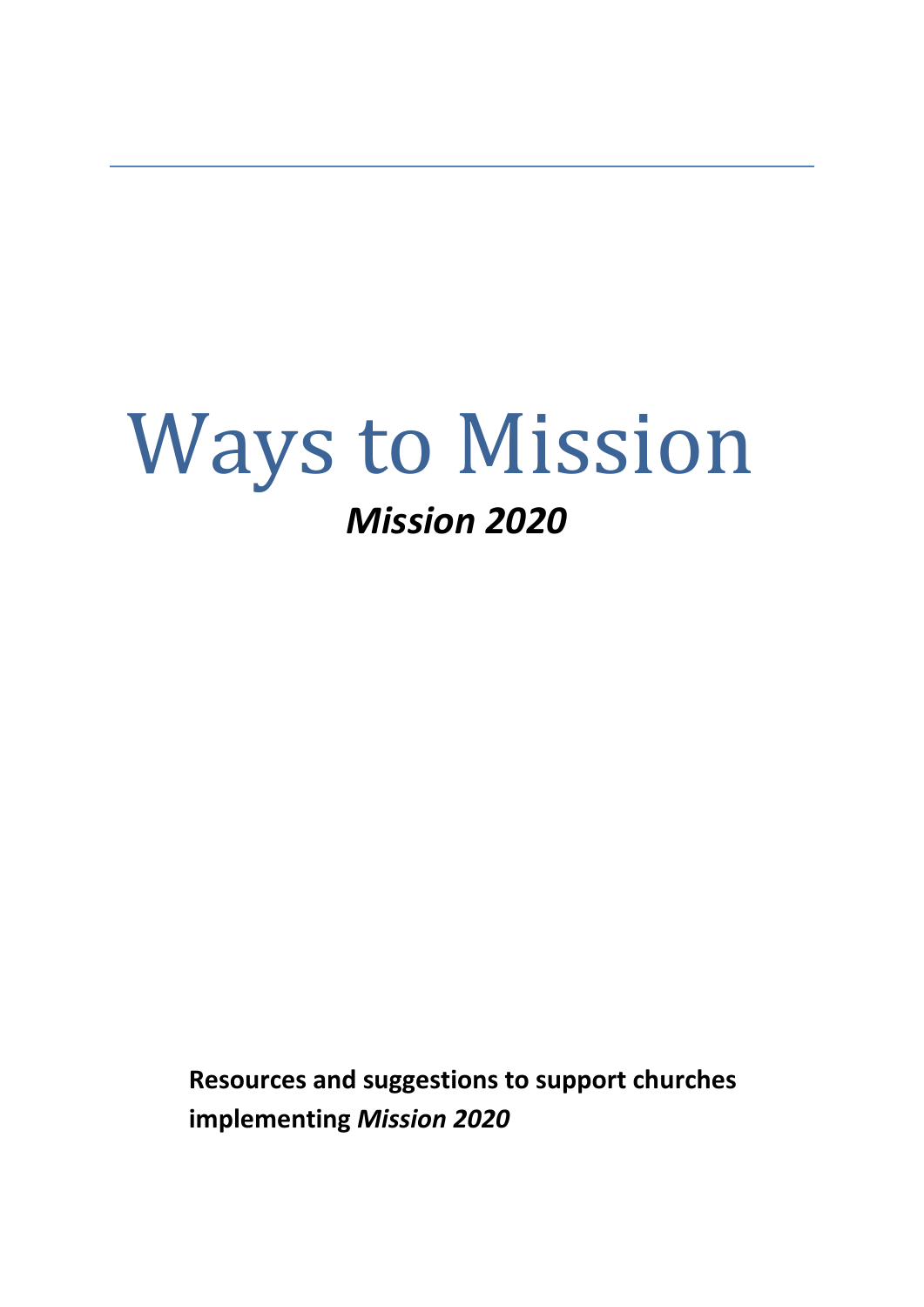# **Introduction**

The Strategic Research Group (SRG) of the Anglican Diocese of Sydney has put this collection of resources and suggestions together in an effort to support churches implementing *Mission 2020*. The SRG recognises that every parish is unique, and so it follows that the mission needs of each parish will vary. As such, the SRG has chosen to highlight 'ways to mission' that have been demonstrated to be effective in ministry in a variety of contexts.

The volume of resources available highlights not only the need for a resource guide such as this, but also the difficulty of collating all available resources. For that reason, please continue to forward suggested additions or changes, to our contact email below for inclusion in future versions of this guide.

Our prayer is that God would fill our lives with the fruit of his Spirit, so that we may walk in joyful obedience, share his love by word and deed, and see Christ honoured in every community as Lord and Saviour.

# **Contents**

| <b>Priority</b> | <b>Ways and Resources to </b>                                           | Page          |
|-----------------|-------------------------------------------------------------------------|---------------|
|                 | Reach all the lost in our Diocese with the life-giving gospel of Christ | $\mathcal{L}$ |
| 2               | Deepen spiritual maturity among our members                             | b             |
| 3               | Equip our members to exercise their gifts                               | 8             |
| 4               | Respond to the changing face of our society                             | 11            |
|                 | <b>Ministry Reflection and Planning</b>                                 | 15            |

#### **5 June 2015**

This is a working document, expected to develop over time in response to feedback and suggestions. To provide feedback, please email srg@sydney.anglican.asn.au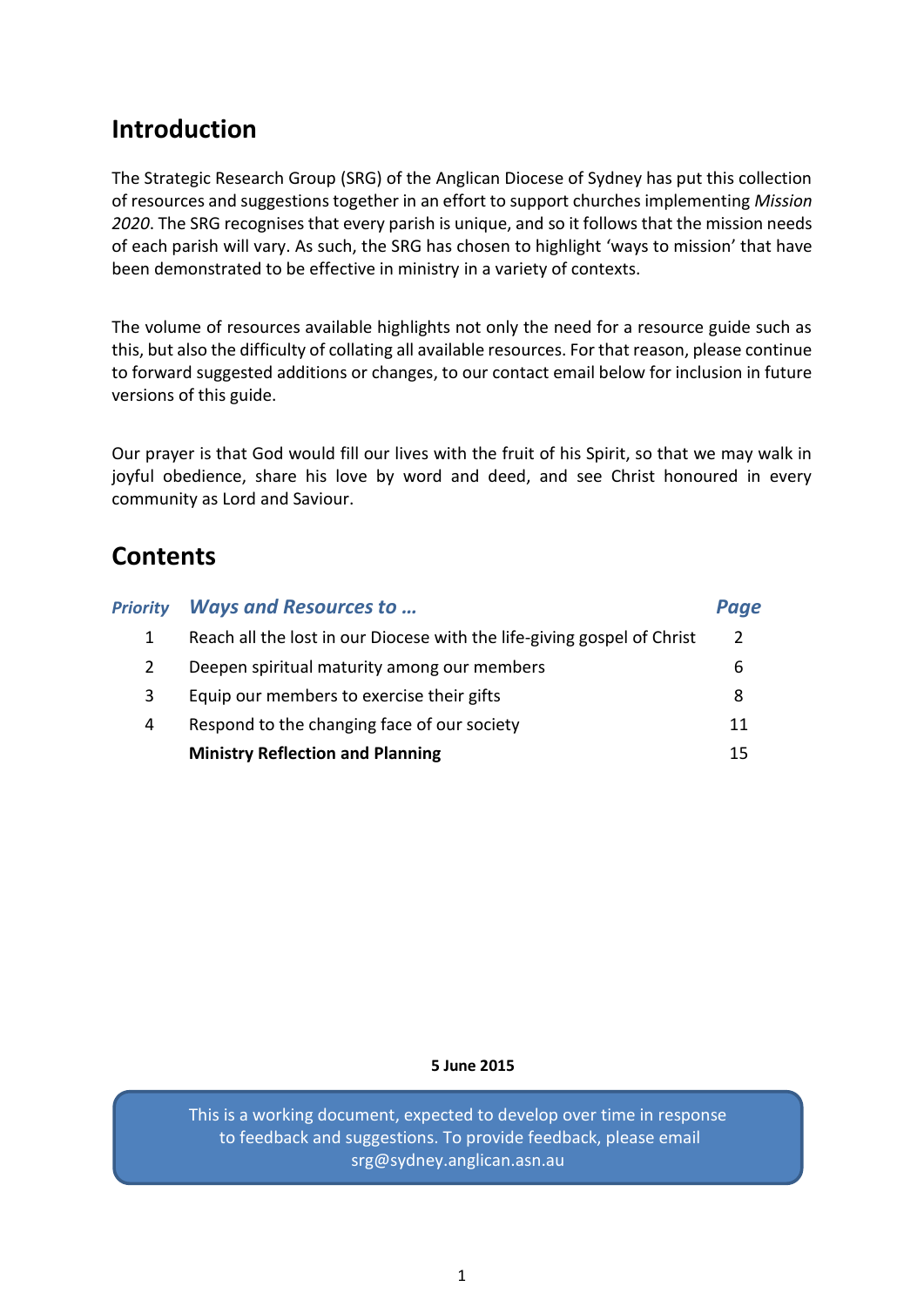#### *Mission 2020* **Priority 1 Reach all the lost in our Diocese with the life-giving gospel of Christ**

#### **Key factors include**

- 1.1 Engaging with our local community and creating opportunities for evangelism at the local and diocesan level
- 1.2 Mobilising more people to share Christ's love in word and deed
- 1.3 Strengthening our invitation, welcoming and integration

#### **Ways to 'Reach the Lost'**

*The following activities are typical of a structure of ministry that will encourage reaching the lost –*

- Church members are actively encouraged to participate and engage in community groups, volunteering or social groups, which provides opportunity to interact with the lost.
- Introducing Christianity courses are programmed regularly into the church year, which provide opportunity for consideration and acceptance of the gospel; as well as promoting the expectation of continued evangelism within the wider church membership.
- Small Groups encourage and foster a culture of
	- prayer for the lost and for specific individuals,
	- sharing of faith with individuals, and
	- inviting people to hear the gospel.
- A welcoming ministry that values all individuals and makes it easy for them to hear the gospel and integrate into the church.
- Pathways for evangelising and integrating newcomers are well understood and clearly articulated.
- Church members are equipped to share their faith.

#### **Resources to support 'Reaching the Lost'**

#### **Mission Area Groups**

 Utilising Mission Area Groups and other collegiate groups to discuss approaches to the Mission, share stories about implementation and encourage and learn from each other.

#### **Engagement with the community**

 **Community Social Profile (provided by NCLS)** – enables a church to understand the demographics of their parish. Census data (2011) has been aggregated for the parish area overlaid on the parish boundaries to create a local community profile. Selected community demographics can be compared with congregational demographics obtained from 2011 NCLS survey (where available).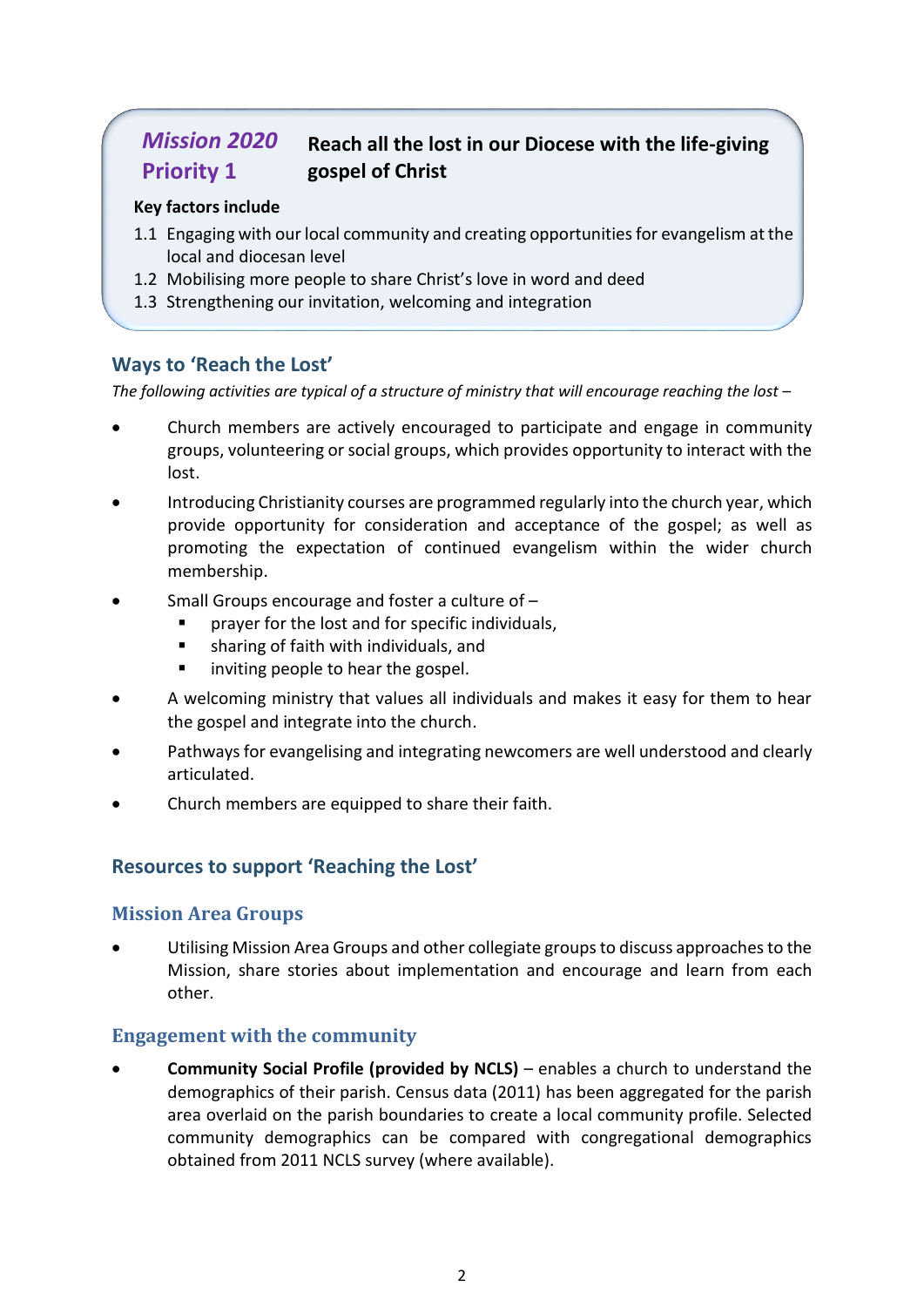- **2011 Australian Bureau of Statistics Census Data** enables churches to understand their local area ([www.abs.gov.au/census](http://www.abs.gov.au/census)**).**
	- **Anglicare Sydney's Social Policy & Research Unit is able to provide Census** statistics for customised areas such as a parish area or part of a parish. Contact research@anglicare.org.au or visit www.anglicare.org.au/research.
	- The ABS has an easy reference section, Quickstats, where they have prepared reports for suburbs and local and state government boundaries ([www.abs.gov.au/websitedbs/censushome.nsf/home/quickstats](http://www.abs.gov.au/websitedbs/censushome.nsf/home/quickstats)).
- **Local Government** most local governments have an array of materials outlining the key events and activities in the local community.
- **Centre for Ministry Development (strategic consultancy)** provides support for exploring engagement with your community and equipping in use of tools (e.g., SWOT, PEST, Segment analysis) to identify opportunities ([info@cmd.training](mailto:info@cmd.training) / www.cmd[.training](http://www.cmd.training/)).
- **Parish Partnerships with Anglicare** Anglicare seeks to bring the love of Jesus to the disadvantaged in our community in partnership with local churches. Anglicare wants to support and equip parish ministries that will serve the disadvantaged, connect them to the church and give them an opportunity to respond to Jesus. To discuss how your church and Anglicare could work together in such ministry, contact partnerships@anglicare.org.au or visit www.anglicare.org.au/partners/churches.
- **Volunteering** Anglicare provides a wide range of opportunities for volunteer service on both a regular and occasional basis throughout the year. Major areas include volunteering for disaster recovery, community visitors (disability services and aged care), opportunity shops and community care. For more information contact volunteers@anglicare.org.au or visit www.anglicare.org.au/volunteers.
- **Media support** Anglicare's Public Affairs unit is able to provide media support to parishes who partner with Anglicare for services, programs or events such as English as a Second Language (ESL) classes; Toys 'n Tucker; markets and community events; and food drives. Please contact publicaffairs@anglicare.org.au for more information or visit www.anglicare.org.au/media-releases for the latest media releases.

#### **Evangelism**

- **Evangelism and New Churches** has a range of resources and consultancy in areas of evangelism and church planting, including reaching different cultures of Sydney ([info@newchurches.org.au](mailto:info@newchurches.org.au)).
	- Just Start Talking course: DVD +5 workbooks
	- 'Certainty for Eternity' seeking to share the gospel with those outside the Protestant tradition non-Protestants.
- **NCLS statistics related to evangelism in your parish** there are 2 sections in the NCLS report related to Evangelism: section 8, *Faith-Sharing*; and Section 9, *Inclusion*. The denominational questions (the last set of questions in the NCLS report regarding *Confidence*) are helpful in identifying the confidence of people in various areas associated with sharing faith and invitation.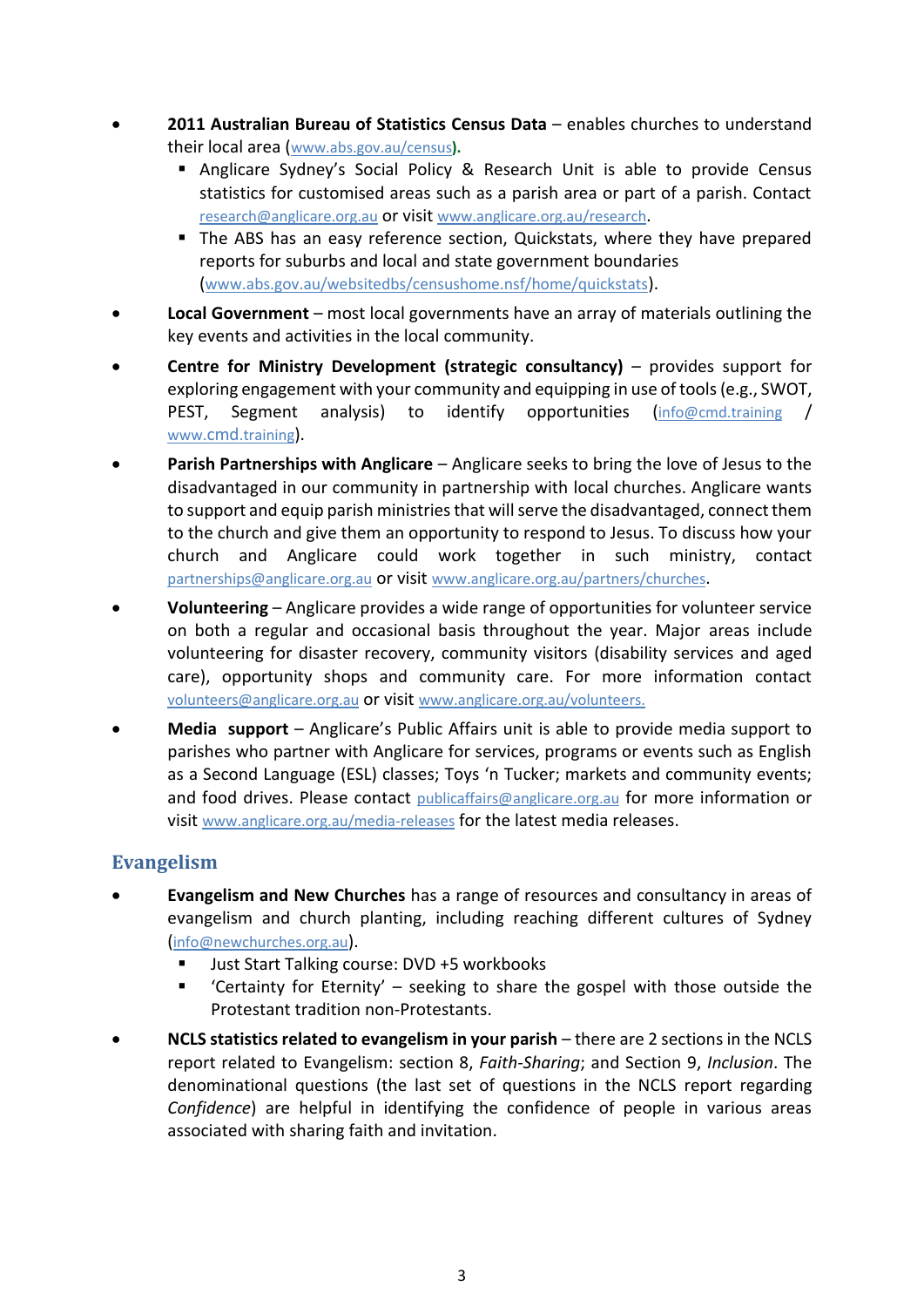- **[www.christianity.net.au](http://www.christianity.net.au/)** (God makes sense) is an Anglican Media Sydney production to present the Gospel of Jesus Christ and answer common questions regarding Christianity.
- **Leading in Contextual Mission** a course by City to City Australia to equip leaders with skills in understanding and responding to culture with the gospel, and mobilising both the church community and individuals for mission (this is part of its Incubator program & can be taken as an MA unit).
	- **Courses Introducing Christianity**
		- Christianity Explained a six-part course to explain the Gospel one to one, or in a group ([www.christianityexplained.com](http://www.christianityexplained.com/)).
		- Christianity Explored a seven-part course based on the Gospel of Mark ([www.christianityexplored.org](http://www.christianityexplored.org/)).
		- Introducing God combines the theology of Two Ways to Live with the sociology of the relational course ([www.introducinggod.org](http://www.introducinggod.org/) / info@introducinggod.org).
		- Simply Christianity a five-part course based on the Gospel of Luke. The goal is to surprise and challenge ordinary non-Christian people (whether 'churched' or 'unchurched') with the unique story of Jesus Christ, as told by Luke ([www.matthiasmedia.com.au](http://www.matthiasmedia.com.au/)).
		- Just for Starters a seven week Bible study for new and young Christians that explores what the Bible teaches on seven fundamental topics ([www.matthiasmedia.com.au](http://www.matthiasmedia.com.au/)).

#### **Welcoming Ministry**

- *Welcome* **(training course for welcomers)**  available from Evangelism and New Churches ([www.newchurches.org.au](http://www.newchurches.org.au/)). *Meet, Greet, Integrate* **(research paper)** – a paper exploring best practice in this area. Available from Effective Ministry (www.effectiveministry.org/welcoming-and-integrating).
- **NCLS statistics related to your Welcome ministry** there are two questions in your NCLS report relating to Welcoming ministry to help gauge your current needs in this area –
	- **EXECT** Likelihood that 'attenders personally seek out and welcome people they know are new arrivals', and
	- Confidence of attenders in 'helping a new person make connections with others'.
- **Centre for Ministry Development (strategic consultancy)** support in exploring 'best practice' for welcoming and integration in your environment through workshops or consultancy ([info@cmd.training](mailto:info@cmd.training) / [www.cmd.training](http://www.cmd.training/)).

#### **Small Groups**

 **NCLS statistics related to participation in small groups** – there is one question in the NCLS report which indicates the participation in small groups. The denominational questions are helpful in identifying the confidence of people in various areas associated with small groups.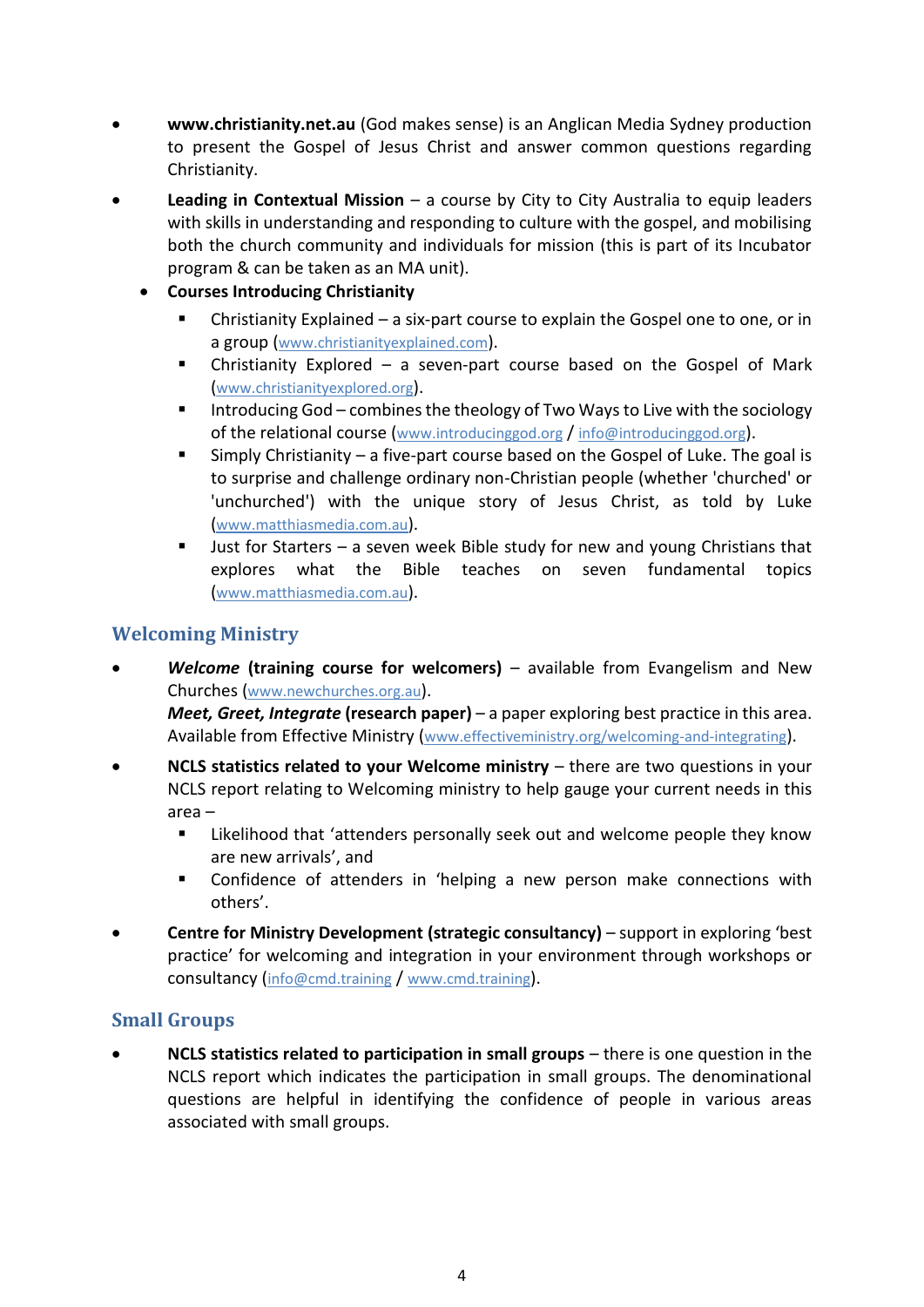- *Growth Groups* **(training program)** a 10 week practical, 'hands-on' training program to develop effective small group leaders, by Colin Marshall ([www.matthiasmedia.com.au/growth-groups-manual](http://www.matthiasmedia.com.au/growth-groups-manual)).
- *The Ministry of Small Groups* **(research paper)** explores best practice in this area. Available from Effective Ministry ([www.effectiveministry.org/discipleship-groups/](http://www.effectiveministry.org/discipleship-groups/)).
- **Centre for Ministry Development (strategic consultancy)** support in exploring 'best practice' in small groups and small group leader training your environment through workshops or consultancy. CMD also provides training for clergy and lay leaders in mentoring and discipleship of small group leaders ([info@cmd.training](mailto:info@cmd.training) / [www.cmd.training](http://www.cmd.training/)).
- **Leadership training in expository or topical studies** consider inviting an expert lecturer (e.g., from Moore Theological College or Peers) to provide training in a specific area for your leaders.

#### **Diagnostics**

- **M20 Survey** A short '*Mission 2020*' version of the NCLS survey has been commissioned by the Diocese to support the Mission. This is a 27 question survey which focusses on the key Mission priorities and is available through to 2020 (with the exception of 2016 – the year of NCLS) to all churches in the Diocese at a cost of \$150 + \$1 per survey form (i.e., a church of 100 participants would be charged \$250 = \$150 + \$100). The report is tailored to align with *Mission 2020*.
- **NCLS Survey**  A complete NCLS survey is available to churches at any time for a fee of \$250 per church plus \$2 per survey form. When a full survey is conducted in 2016 and 2021, a tailored *Mission 2020* report will also be provided in addition to the standard NCLS report.

More information regarding the M20 and the NCLS surveys, is available at [www.ncls.org.au](http://www.ncls.org.au/), by phone (02 9701 4479) or email ([info@ncls.org.au](mailto:info@ncls.org.au)).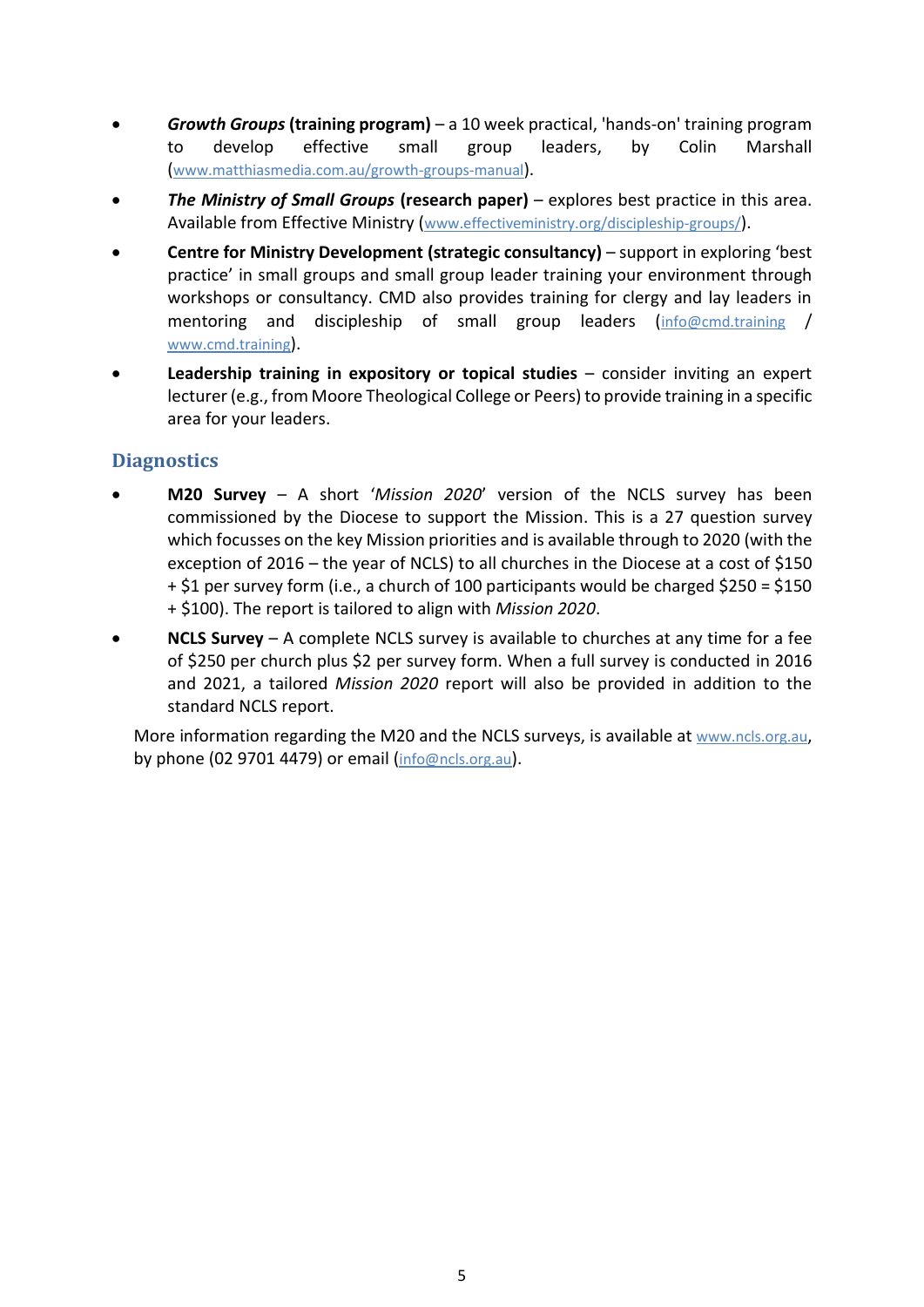# *Mission 2020* **Priority 2 Deepen spiritual maturity among our members**

#### **Key factors include**

- 2.1 Ensuring congregational gatherings are significant places for spiritual growth
- 2.2 Enriching Christian fellowship through small groups
- 2.3 Strengthening personal and family devotions through prayer and Bible reading

#### **Ways to 'Deepen spiritual maturity'**

*The following activities are typical of a structure of ministry that will foster a deepening of spiritual maturity –*

- All teaching is centred on God's Word and services are conducive for spiritual growth.
- Small Groups are intent on discipleship (maturity, personal and corporate devotion to God's Word and prayer, one another, sharing faith and invitation) and cater for the major constituents throughout the church (e.g., working women, single parents, married couples, youth, retired, aged etc).
- Small Group leaders are intentionally selected, trained and mentored.
- Personal and corporate devotion to God's Word and prayer is encouraged and modelled strategically through all ministries (services, small groups, 1:1 support, prayer triplets etc).

#### **Resources to support 'Deepen spiritual maturity'**

#### **Mission Area Groups**

 Utilising Mission Area Groups and other collegiate groups to discuss approaches to the Mission, share stories about implementation and encourage and learn from each other.

#### **Church Services**

- **Encountering God Together** a useful book on biblical patterns for ministry and worship by David G Peterson.
- **NCLS statistics related to participation in church services** there is a whole section in the NCLS report related to how helpful attenders find church services: section 2 *Worship*. The section *What you hope for and value* also provides valuable information about church services.
- **Focus groups or surveys with church members** can be a useful method for understanding what factors either encourage or hinder the spiritual growth of members in church services. Examples are available from the Centre for Ministry Development. The CMD is also able to provide churches valuable feedback and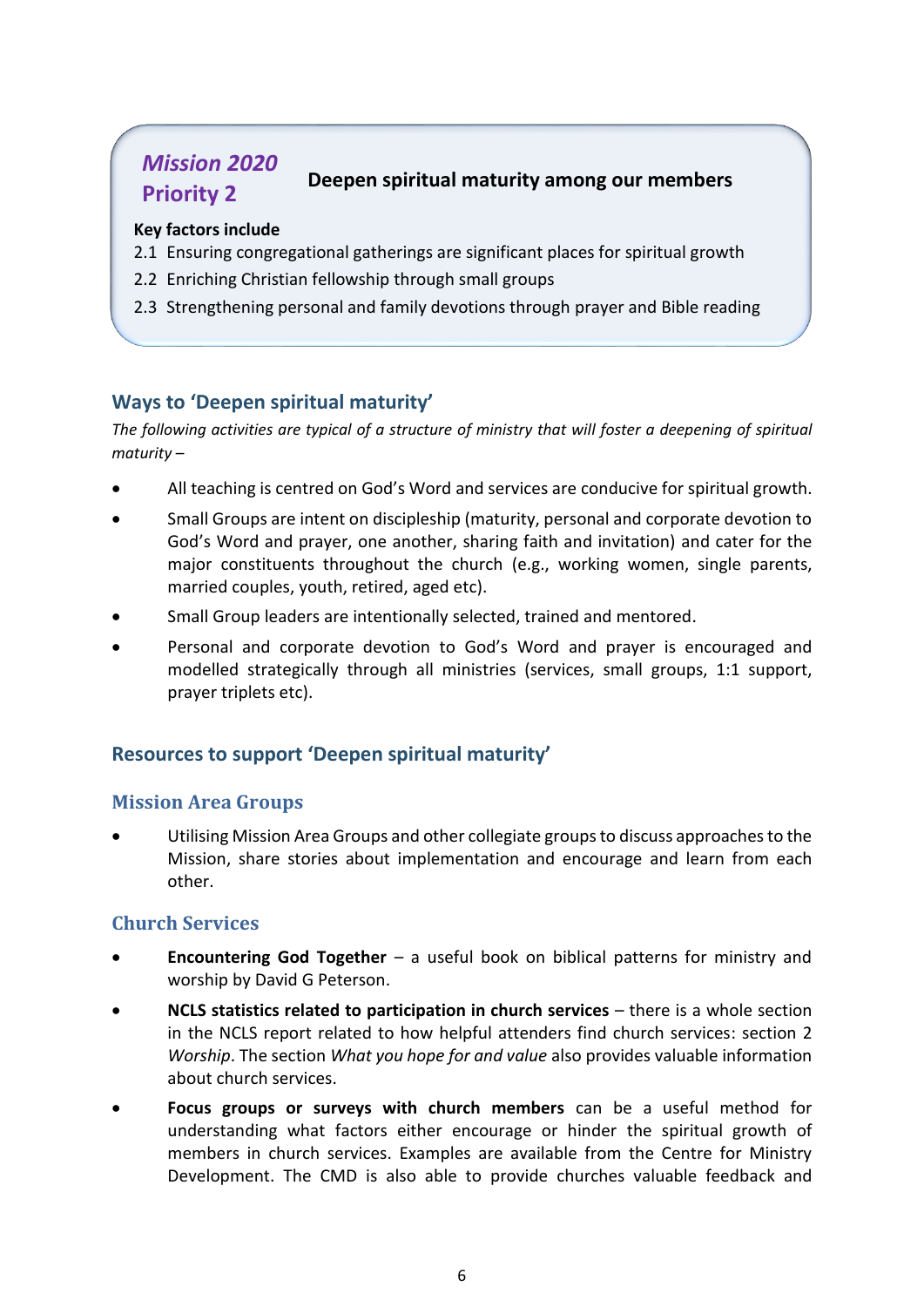consultancy through its *mystery shopper program* ([info@cmd.training](mailto:info@cmd.training) / [www.cmd.training](http://www.cmd.training/)).

- **TWIST – The Word In Song Together** an annual event delivering training and encouragement in music ministry for churches ([www.twistconference.com](http://www.twistconference.com/)).
- **Discipleship formation through communicating grace and truth** a course by City to City Australia on preaching the gospel of grace to people's hearts in a transformative way (this is part of its Incubator program & can be taken as an MA unit).

#### **Small Groups**

- **NCLS statistics related to participation in small groups** there is one question in the NCLS report which indicates the participation in small groups. The denominational questions are helpful in identifying the level of confidence people have in various areas associated with small groups.
- *Growth Groups* **(training program)** a 10 week practical, 'hands-on' training program to develop effective small group leaders, by Colin Marshall ([www.matthiasmedia.com.au/growth-groups-manual](http://www.matthiasmedia.com.au/growth-groups-manual)).
- *The Ministry of Small Groups* **(research paper)** explores best practice in this area. Available from Effective Ministry ([www.effectiveministry.org/discipleship-groups](http://www.effectiveministry.org/discipleship-groups)).
- **Centre for Ministry Development (strategic consultancy)** support in exploring 'best practice' in small groups and small group leader training your environment through workshops or consultancy. CMD also provides training for clergy and lay leaders in mentoring and discipleship of small group leaders ([info@cmd.training](mailto:info@cmd.training) / [www.cmd.training](http://www.cmd.training/)).
- **Leadership training in expository or topical studies** consider inviting an expert lecturer (e.g., from Moore Theological College) to provide training in a specific area for your leaders.
- **Vinegrowers** helps churches and ministries renew a culture of biblical discipleship from the ground up ([www.vinegrowers.com](http://www.vinegrowers.com/)).

#### **Diagnostics**

- **M20 Survey** A short '*Mission 2020*' version of the NCLS survey has been commissioned by the Diocese to support the Mission. This is a 27 question survey which focusses on the key Mission priorities and is available through to 2020 (with the exception of 2016 – the year of NCLS) to all churches in the Diocese at a cost of \$150 + \$1 per survey form (i.e., a church of 100 participants would be charged \$250 = \$150 + \$100). The report is tailored to align with *Mission 2020*.
- **NCLS Survey** A complete NCLS survey is available to churches at any time for a fee of \$250 per church plus \$2 per survey form. When a national survey is conducted in 2016 and 2021, a tailored *Mission 2020* report will also be provided in addition to the standard NCLS report.

More information regarding the M20 and the NCLS surveys is available at [www.ncls.org.au](http://www.ncls.org.au/), by phone (02 9701 4479) or email ([info@ncls.org.au](mailto:info@ncls.org.au)).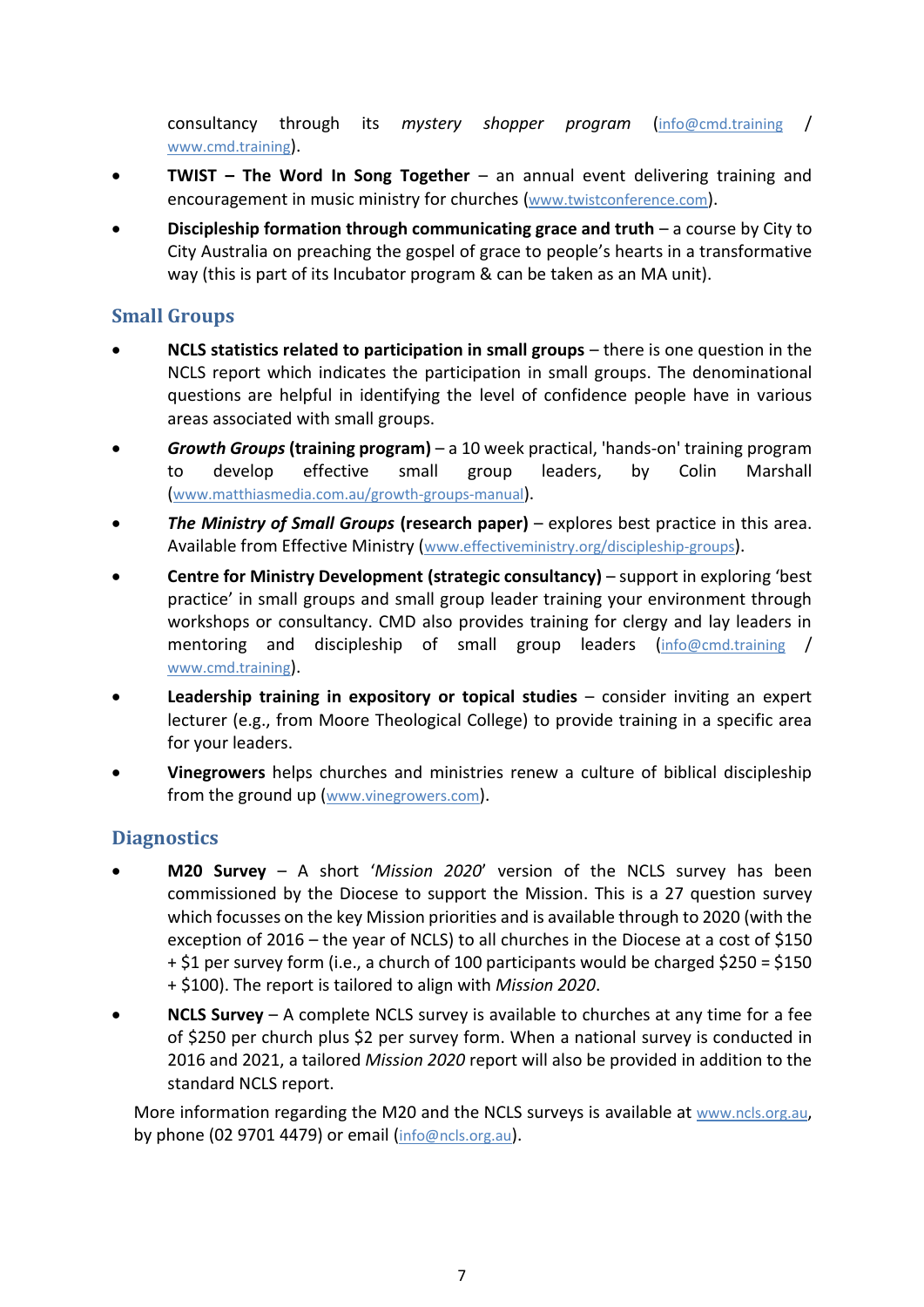# *Mission 2020* **Priority 3 Equip our members to exercise their gifts**

#### **Key factors include**

- 3.1 Strengthening leadership skills of clergy, especially rectors
- 3.2 Identifying and unleashing the gifts of church members
- 3.3 Encouraging risk-taking and new initiatives in outreach and discipleship

#### **Ways to equip our members to exercise their gifts**

*The following are typical of an approach to ministry that values equipping members to exercise their gifts –*

- Budget and time is allocated for skill development and training of the ministry team (clergy and lay) in leadership, delegation, coaching, managing meetings etc.
- Church members regularly receive training and coaching in key tasks, and are provided support in identifying their gifts.
- The specific gifts and skills of individuals within the church community are sought out through survey, observation, recommendation.
- Appropriate consideration is given to 'succession management' within ministries, with a view to training of leaders and multiplication of ministries.

#### **Resources to support 'equipping our members to exercise their gifts'**

#### **Mission Area Groups**

 Utilising Mission Area Groups and other collegiate groups to discuss approaches to the Mission, share stories about implementation and encourage and learn from each other.

#### **Clergy Leadership Development and training**

- **NCLS statistics related to Church Leadership** there are several sections in the NCLS related to church leadership –
	- Section 4, *Vision*
	- Section 5, *Leadership*
	- Section 6, *Innovation*
	- *What you hope for and value* also provides valuable information about church services
- **Centre for Ministry Development** ([info@cmd.training](mailto:info@cmd.training) / [www.cmd.training](http://www.cmd.training/))
	- Assessments CMD provides a range of tools to assess clergy individually including: 360 degree assessments; accredited psychological, preference and competency assessments and team style assessments; all managed by an expert psychologist.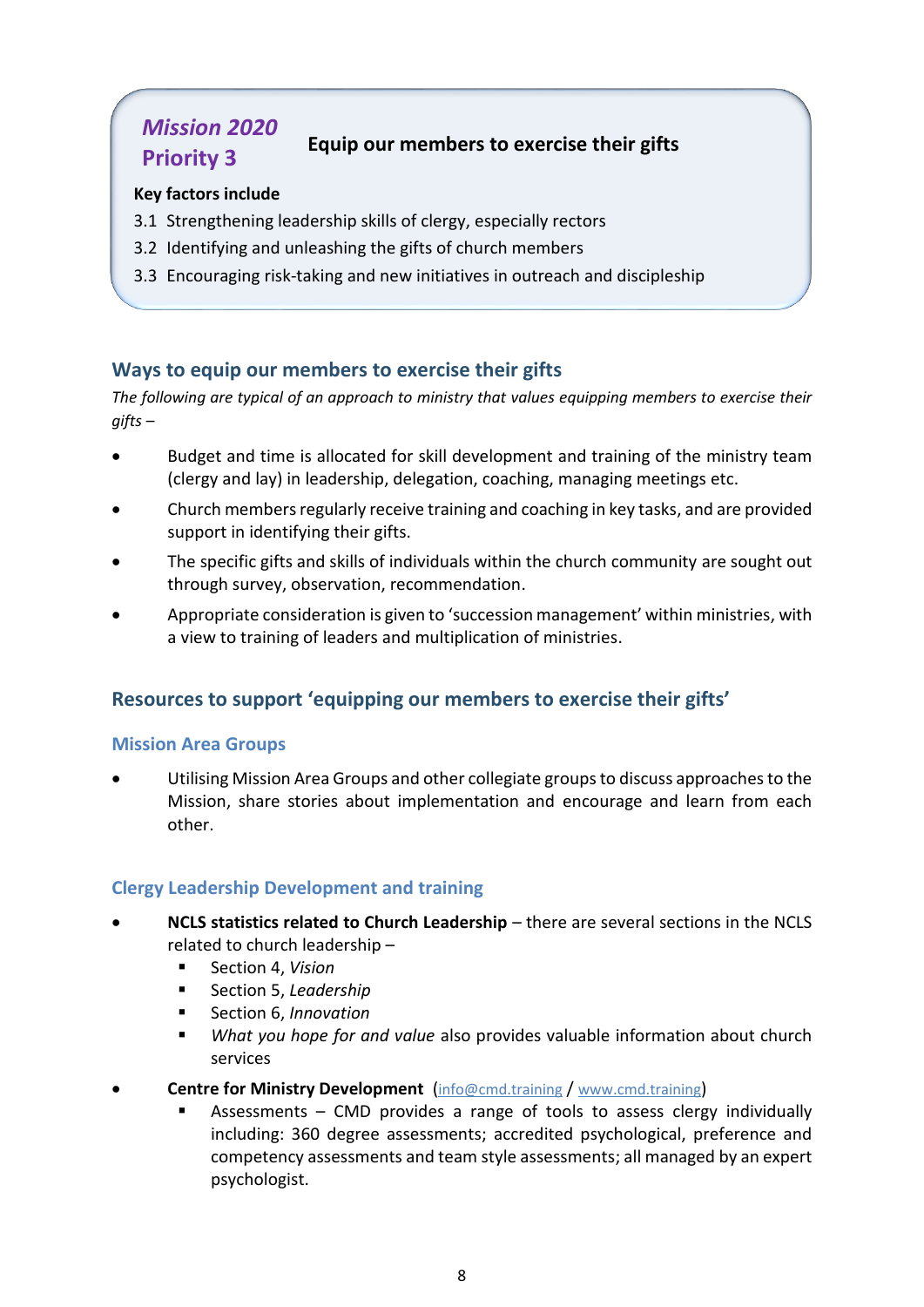- Training CMD runs a variety of courses on skills and practices in church management and leadership. For example: leadership, church strategy and vision, inspiring a shared vision, delegating tasks, coaching staff or lay leaders, time management, effective meetings, recruitment, personal effectiveness / time management, change management, and supervision.
- Coaching and mentoring is available from the CMD.
- **Cultivating a gospel spirituality for leadership** a course by City to City Australia focusing on the leaders own life as embodying a gospel renewal dynamic (this is part of its Incubator program & can be taken as an MA unit).
- **The Family Systems Institute (psychological services)** Providing counselling applying family systems theory, as developed by Dr Murray Bowen, to assist people in their efforts to improve relationships ([www.thefsi.com.au](http://www.thefsi.com.au/)).
- **Oilstone (practical program)** provides an intensive three day program that encompasses practical hands-on skills and tools that pastors can use immediately in their leadership ministry ([oilstone.com.au](http://oilstone.com.au/)).
- **Ministry Training and Development** MT&D aims to partner with parishes and regions in the renewal and strengthening of ministry culture within the Diocese. Policies and strategies adopted address needs at each of the following stages: Recruitment > Candidature > Entry into Ministry > In-Service Preparation > Leadership Preparation > Ministry Transitions ( $\frac{\text{mtd@sydney.} \text{anglican.} \text{asn.} \text{au}}{\text{mtd@sydney.} \text{anglican.} \text{asn.} \text{au}}}$
- **Sauerkraut Parish Ministry Leadership Development Program** a program of ten day-meetings over a year in a small group of peers learning together, clarifying thinking and developing ministry systems ([info@cciw.org.au](mailto:info@cciw.org.au)).
- **Vinegrowers** helps churches and ministries renew a culture of biblical discipleship from the ground up ([www.vinegrowers.com](http://www.vinegrowers.com/)).

#### **Equipping Lay Leaders**

- **Moore College Distance Learning** the teaching of Moore Theological College with the benefit of accessibility and flexibility, whilst still being interactive and affordable (www.moore.edu.au/distance). Options include –
	- PTC Award
	- Moore Access
	- **ITS Award**
	- Evening Course (at locations around Sydney)
- **Workshops for Lay Leaders** the Centre for Ministry Development is available to conduct workshops for lay leaders in key areas of ministry and to conduct training in coaching, delegation etc ([info@cmd.training](mailto:info@cmd.training) / [www.cmd.training](http://www.cmd.training/)).
- **Vinegrowers** helps churches and ministries renew a culture of biblical discipleship from the ground up ([www.vinegrowers.com](http://www.vinegrowers.com/)).
- **Youthworks Year 13** a discipleship gap year for Christian school leavers, specifically designed to grow and mature love and knowledge of Jesus in preparation for service throughout life ([www.year13.net](http://www.year13.net/)).
- **NextGen** a conference organised by Katoomba Christian Convention (KCC) and usually conducted in January each year. NextGen specialises in youth and children's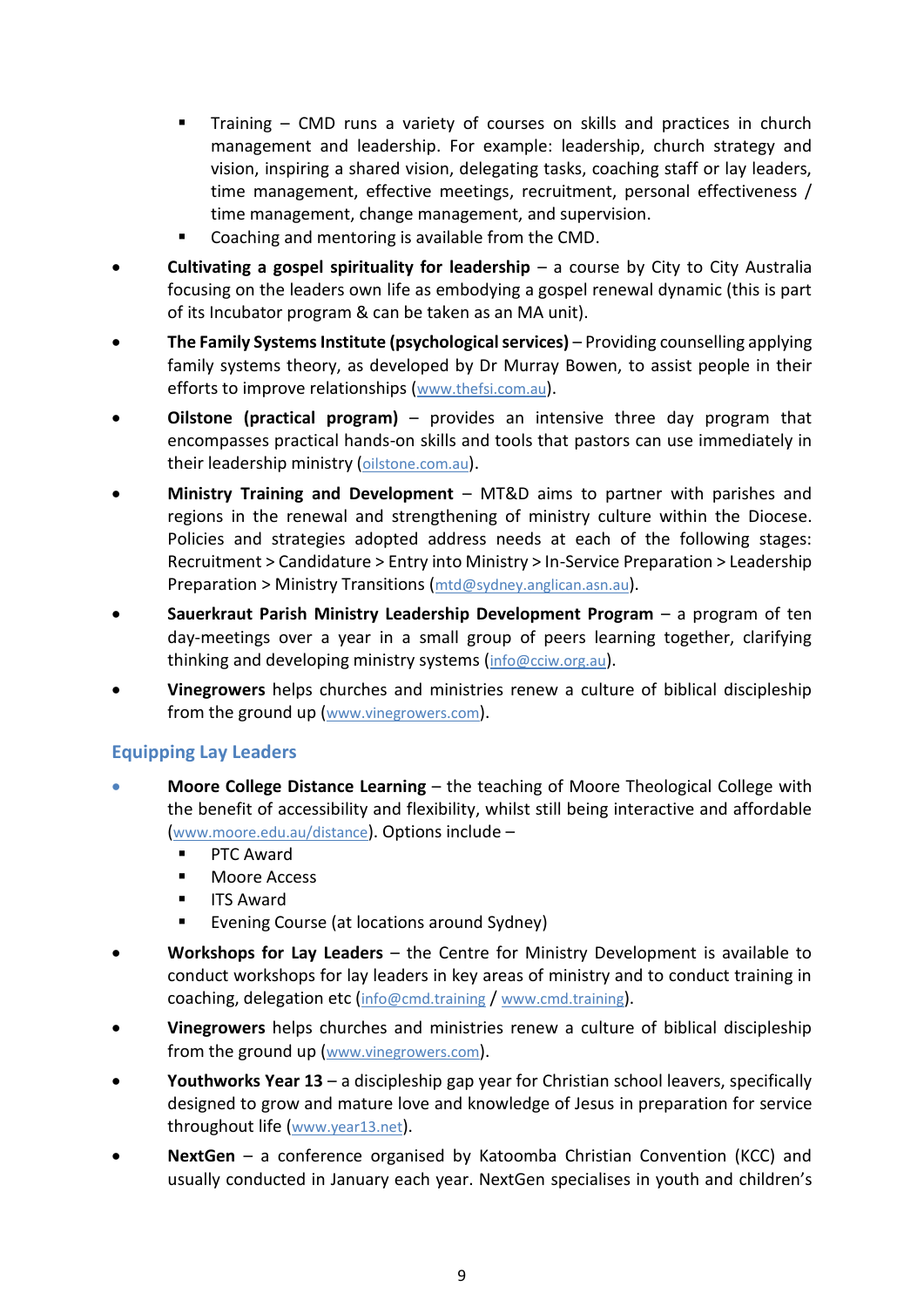ministry, and aims to train the next generation of gospel leaders to faithfully pass on the gospel to others ([www.nextgen.kcc.org.au](http://www.nextgen.kcc.org.au/)).

**•** TWIST – The Word In Song Together – an annual event delivering training and encouragement in music ministry for churches ([www.twistconference.com](http://www.twistconference.com/)).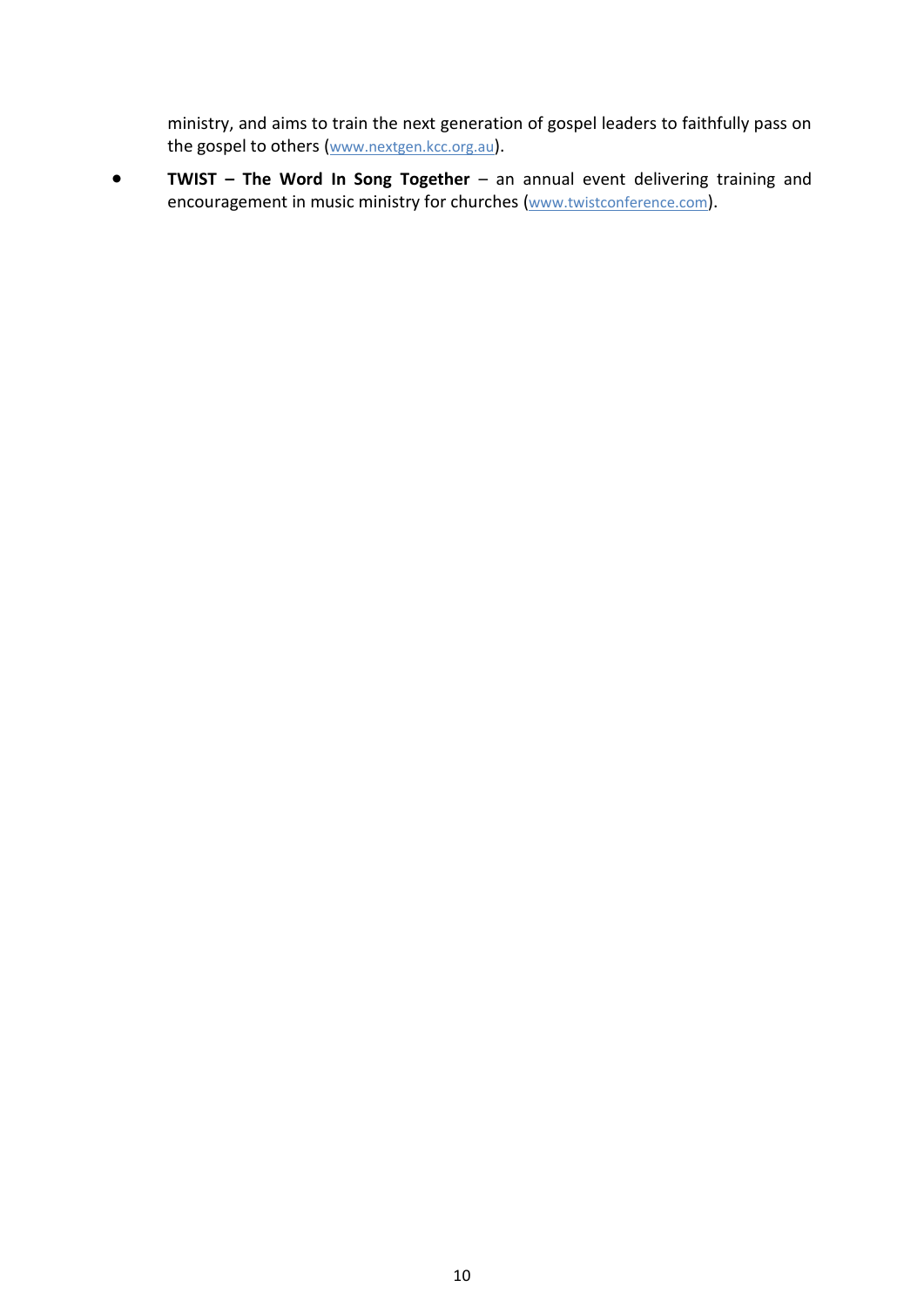# *Mission 2020* **Priority 4 Respond to the changing face of our society**

#### **Key factors include**

- 4.1 Loving our neighbours in local and cultural communities
- 4.2 Reaching children and youth
- 4.3 Connecting with people over 60 years of age
- 4.4 Planting new churches in rapid growth areas

#### **Ways to 'Respond to the changing face of our society'**

*The following are typical of an approach to ministry that is intentional towards responding to the changing face of our society –*

- The key demographic segments in the community have been identified, with prioritised ministries to those segments.
- All demographic groups are taught and encouraged to mature as disciples of Christ irrespective of age or culture.
- Partnerships with other churches or church organisations are considered and pursued.
- Ministers are trained to be effective 'leaders of leaders', (e.g., leading youth and children's ministries, leading ESL ministries etc).
- Children's and youth ministry is intentionally incorporated within the broader parish strategy.
- Parents are recognised as central to effective children's and youth ministry.

#### **Resources to support parishes to respond to the changing face of our society**

#### **Mission Area Groups**

 Utilising Mission Area Groups and other collegiate groups to discuss approaches to the Mission, share stories about implementation and encourage and learn from each other.

#### **Youth and Children**

- **NCLS statistics related to youth and children** the section *Young Adult Retention* provides inside into the children and youth ministries of your church. The denominational questions are helpful in identifying the confidence of people in ministering to children.
- **Youthworks** exists to work with churches and schools in Word ministry to children, youth and families; in order to raise missional disciples for the glory of God ([www.youthworks.net](http://www.youthworks.net/) / [info@youthworks.net](mailto:info@youthworks.net)).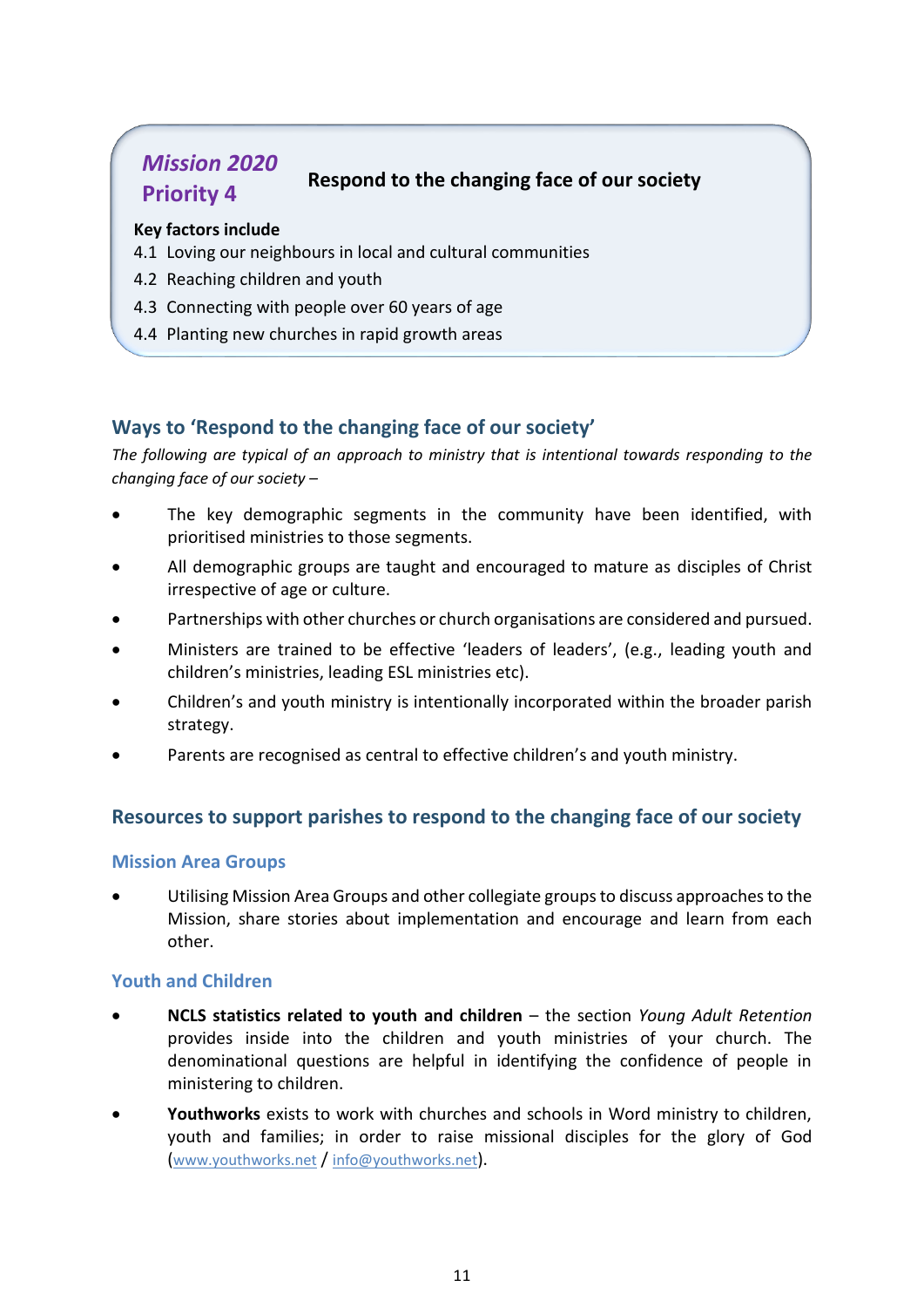- Youthworks College Growing leaders of character and conviction calls for practical theological training for all levels of youth ministry leadership.
- Safe Ministry Youthworks assists churches with training and understanding safe ministry when working with children and youth.
- Ministry Support / Consultancy Youthworks Ministry Support team assesses, equips and assists those in front-line youth and children's ministry in churches and schools.
- Resources Youthworks Media provides a range of resources for children's and youth ministry including the SRE curriculum and other Christian resources (commentaries, CDs and DVDs, targeted websites and online material, Bible studies and other books).
- Camps Youthworks runs camp sites, Holiday camps, HSC study conferences.
- Youthworks Year  $13 a$  discipleship gap year for Christian school leavers, specifically designed to grow and mature love and knowledge of Jesus in preparation for service throughout life ([www.year13.net](http://www.year13.net/)).
- **NextGen** a conference organised by Katoomba Christian Conventions (KCC) and usually conducted in January each year. NextGen specialises in youth and children's ministry and aims to train the next generation of gospel leaders to faithfully pass on the gospel to others ([www.nextgen.kcc.org.au](http://www.nextgen.kcc.org.au/)).
- **Crusaders** a Bible-based, interdenominational Christian youth organisation whose vision is to proclaim the gospel of Jesus Christ to the students of the independent schools of Australia, to nurture Christians, encourage church membership and train young Christians for a life of servant leadership ([admin@crusaders.edu.au](mailto:admin@crusaders.edu.au)).
	- Holiday and Day Camps the largest provider of Christian holiday camps for kids in New South Wales.
	- Educational Camps a variety of fully programmed camps for primary and secondary schools which cover a wide range of curriculum objectives.
	- Schools Ministry providing resources and speakers for school Christian groups
- **Scripture Union** a Bible-based, interdenominational Christian youth organisation whose ministries include student Christian groups, camps, conferences, leadership training, resource development, and Scripture Union Family Mission ('Beach Mission') (www.sunsw.org.au/).
- *Youth and Children's* **(research paper)** a paper exploring best practice in this area, available from Effective Ministry ([www.effectiveministry.org/youth-ministry](http://www.effectiveministry.org/youth-ministry)).
- *Retention and Transitions* **(research paper)** a paper exploring best practice regarding retention and transition in this area, available from Effective Ministry ([www.effectiveministry.org/youth-ministry](http://www.effectiveministry.org/youth-ministry)).

#### **Aged Ministries**

- **Next Phase Ministries (Anglican Deaconess Ministries)** training people in ministry to people over 55 across the Sydney Diocese and providing encouragement, support, training and resources ([www.nextphaseministries.org.au](http://www.nextphaseministries.org.au/) / [info@nextphaseministries.org.au](mailto:info@nextphaseministries.org.au)).
- **Anglican Retirement Villages** (Consultancy and Advice in Ministry to the Ageing) expertise and knowledge in the following areas –
	- reaching out to people affected by dementia,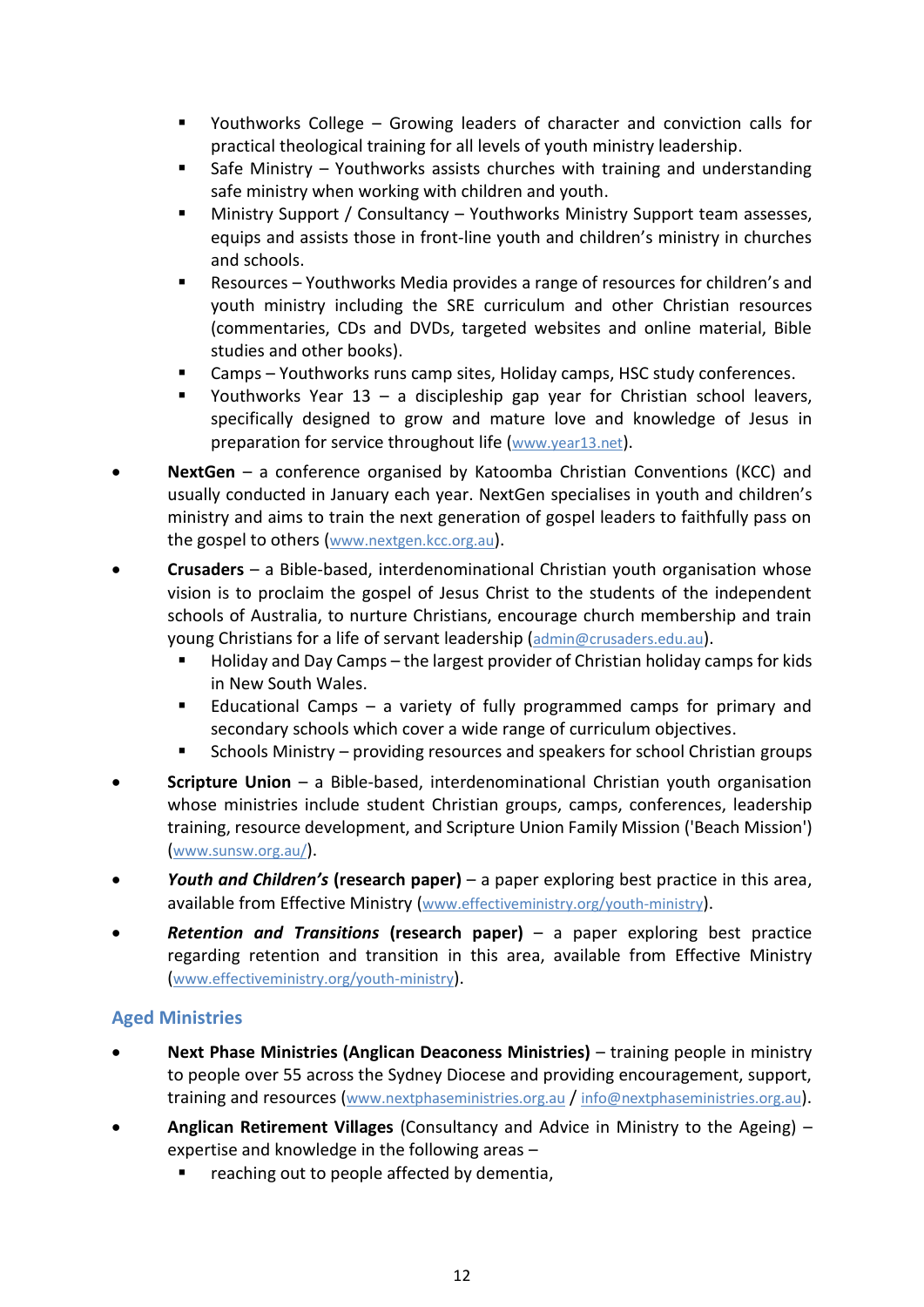- nurturing the faith of Christians who are living with dementia,
- dealing with difficult pastoral situations involving dementia, dying and frail ageing,
- advice for parish minsters about dementia and frail ageing ministry,
- educating people about ministry and dementia, grief, end of life issues, and
- training in pastoral visitation of the frail aged.

ARV can be contacted via the Senior Chaplain ARV (Rev Andrew Herron) on 02 8820 3071 (www.arv.org.au).

#### **Multi-Cultural Ministry or Ethnic Ministry**

- **Evangelism and New Churches** has a range of resources and consultancy in areas of evangelism and in church planting, including reaching different cultures of Sydney ([info@newchurches.org.au](mailto:info@newchurches.org.au)).
- **English as a Second Language (ESL) ministry** Anglicare partners with churches to assist and train in the running of ESL classes as part of their community outreach. (www.anglicare.org.au/directory-category/english-second-language-esl / esl@anglicare.org.au).

#### **Addressing Disadvantage and Social Needs**

- **Parish Partnerships with Anglicare** Anglicare seeks to bring the love of Jesus to the disadvantaged in the community in partnership with local churches. Anglicare wants to support and equip parish ministries that will serve the disadvantaged, connect them to the church and give them an opportunity to respond to Jesus. To discuss how your church and Anglicare could work together in such ministry, contact partnerships@anglicare.org.au or visit www.anglicare.org.au/partners/churches.
- **Volunteering** Anglicare provides a wide range of opportunities for volunteer service on both a regular and an occasional basis throughout the year. Major areas include volunteering for disaster recovery, community visitors (disability services and aged care), opportunity shops and community care. For more information contact volunteers@anglicare.org.au or visit www.anglicare.org.au/volunteers.
- **Media support** Anglicare's Public Affairs unit is able to provide media support to parishes who partner with Anglicare for services, programs or events such as English as a Second Language (ESL) classes; Toys 'n' Tucker; markets and community events; and food drives. Please contact publicaffairs@anglicare.org.au for more information or visit www.anglicare.org.au/media-releases for the latest media releases.

#### **Church Planting**

- **Evangelism and New Churches** has a range of resources and consultancy in areas of evangelism and in church planting, including reaching different cultures of Sydney (info@newchurches.org.au).
- **Acts 29** a church planting organisation providing assessment, training and support to church planters ([acts29network.com.au](http://acts29network.com.au/)).
- **City to City Australia** a resource for church planting and renewal in the cities of Australia providing training, resources, networks and funding for church planters and church builders ([www.citytocityaustralia.org.au](http://www.citytocityaustralia.org.au/) / [info@citytocityaustralia.org.au](mailto:info@citytocityaustralia.org.au)).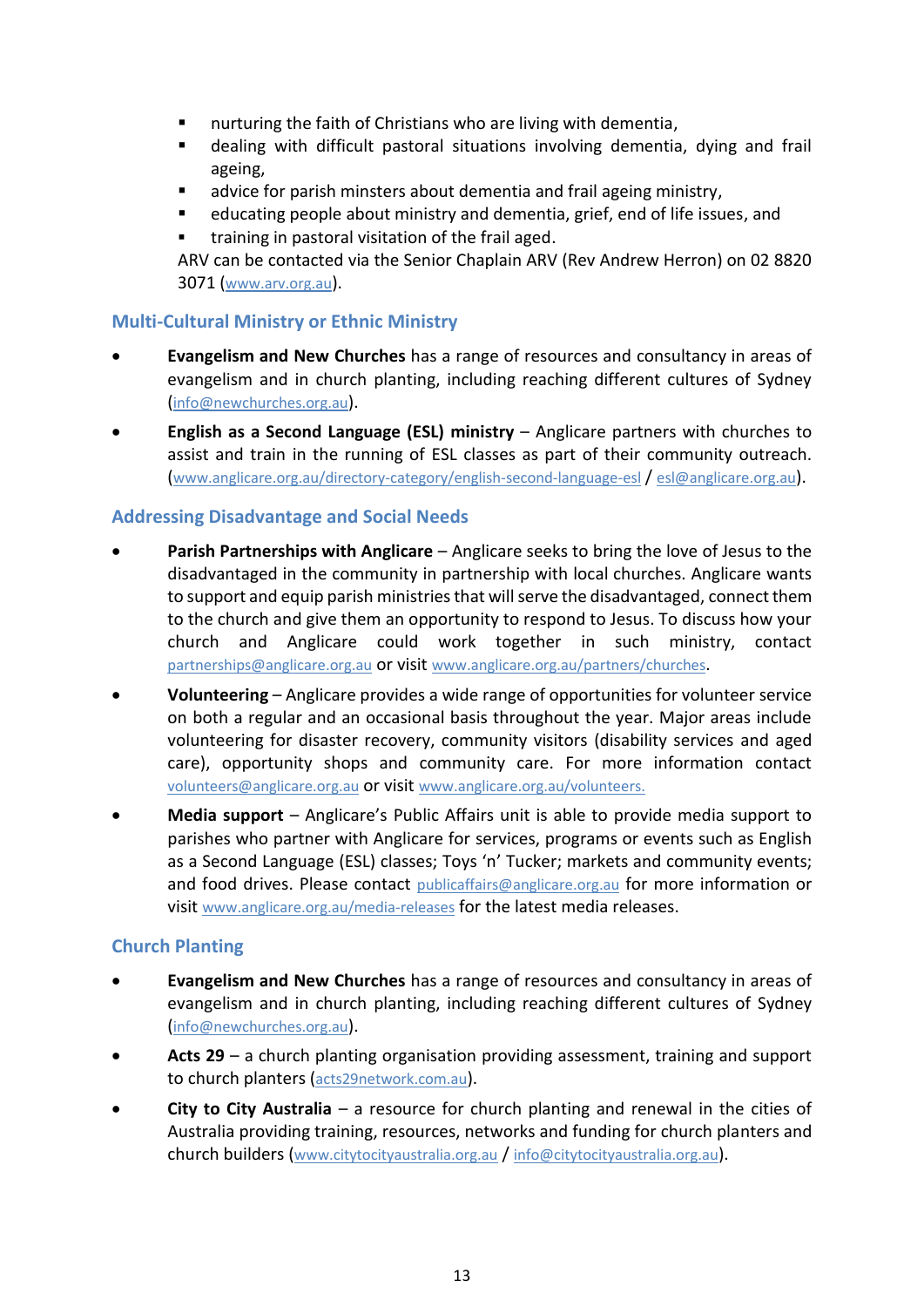**Geneva Push** – a church planting network focussed on recruiting, assessing, training, and supporting Australian church planters – providing training, resources and networks for church planters. ([www.genevapush.com](http://www.genevapush.com/) / [office@genevapush.com](mailto:office@genevapush.com))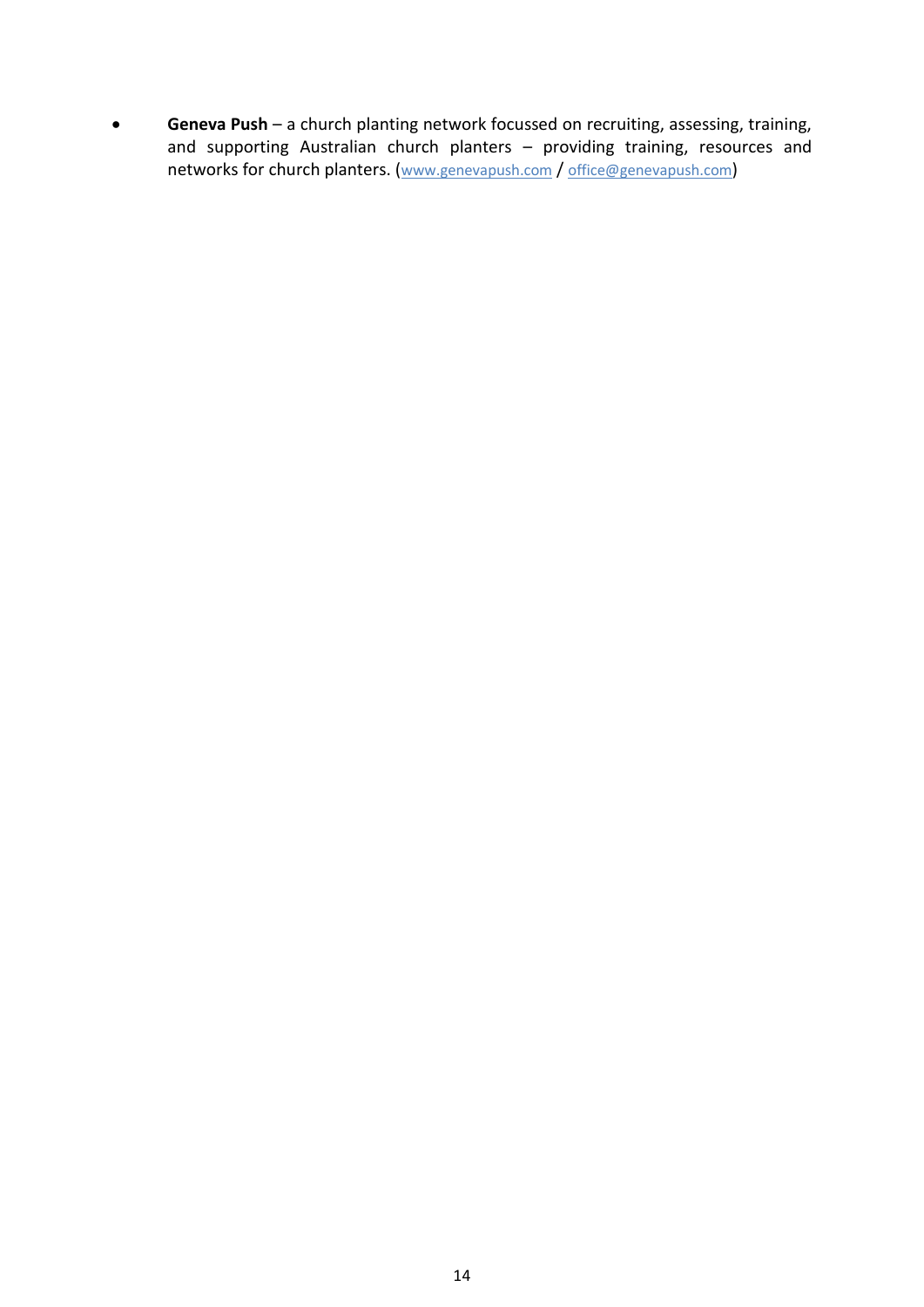# Ministry Reflection and Planning

### **Reflection and planning questions**

*For each key factor listed below, use the template on the following page to reflect upon your current ministries, and plan how to act upon opportunities to improve. For example –*

| <b>Key</b><br>factor                 | What do we do<br>well and should<br>continue?                            | How can we<br>improve?                                   | <b>What other</b><br>opportunities are<br>there for us? | What will we do<br>in this area (5<br>year plan)?                                                         | <b>By</b><br>whom | <b>By</b><br><b>When</b> |
|--------------------------------------|--------------------------------------------------------------------------|----------------------------------------------------------|---------------------------------------------------------|-----------------------------------------------------------------------------------------------------------|-------------------|--------------------------|
| 1.1<br>Engaging<br>with<br>community | • ESL Classes<br>Community<br>$\bullet$<br>touch football<br>• Playgroup | $•$ More<br><i>involvement in</i><br>Community<br>Centre | • Aged Care<br>facility                                 | Plan to have<br>$\bullet$<br>regular visiting<br>ministry of at<br>least 2<br>parishioners<br>fortnightly | Bob<br>Jones      | <b>Dec</b><br>2017       |
| 1.2                                  | $\cdots$                                                                 | $\dddotsc$<br>٠                                          | $\cdots$                                                | ٠<br>$\cdots$                                                                                             |                   |                          |

# **Key factors of ministry**

#### **Priority 1 – Reach all the lost in our Diocese with the life-giving gospel of Christ**

- 1.1 Engaging with our local community and creating opportunities for evangelism at the local and diocesan level
- 1.2 Mobilising more people to share Christ's love in word and deed
- 1.3 Strengthening our invitation, welcoming and integration

#### **Priority 2 – Deepen spiritual maturity among our members**

- 2.1 Ensuring congregational gatherings are significant places for spiritual growth
- 2.2 Enriching Christian fellowship through small groups
- 2.3 Strengthening personal and family devotions through prayer and Bible reading

#### **Priority 3 – Equip our members to exercise their gifts**

- 3.1 Strengthening leadership skills of clergy, especially rectors
- 3.2 Identifying and unleashing the gifts of church members
- 3.3 Encouraging risk-taking and new initiatives in outreach and discipleship

#### **Priority 4 – Respond to the changing face of our society**

- 4.1 Loving our neighbours in local and cultural communities
- 4.2 Reaching children and youth
- 4.3 Connecting with people over 60 years of age
- 4.4 Planting new churches in rapid growth areas